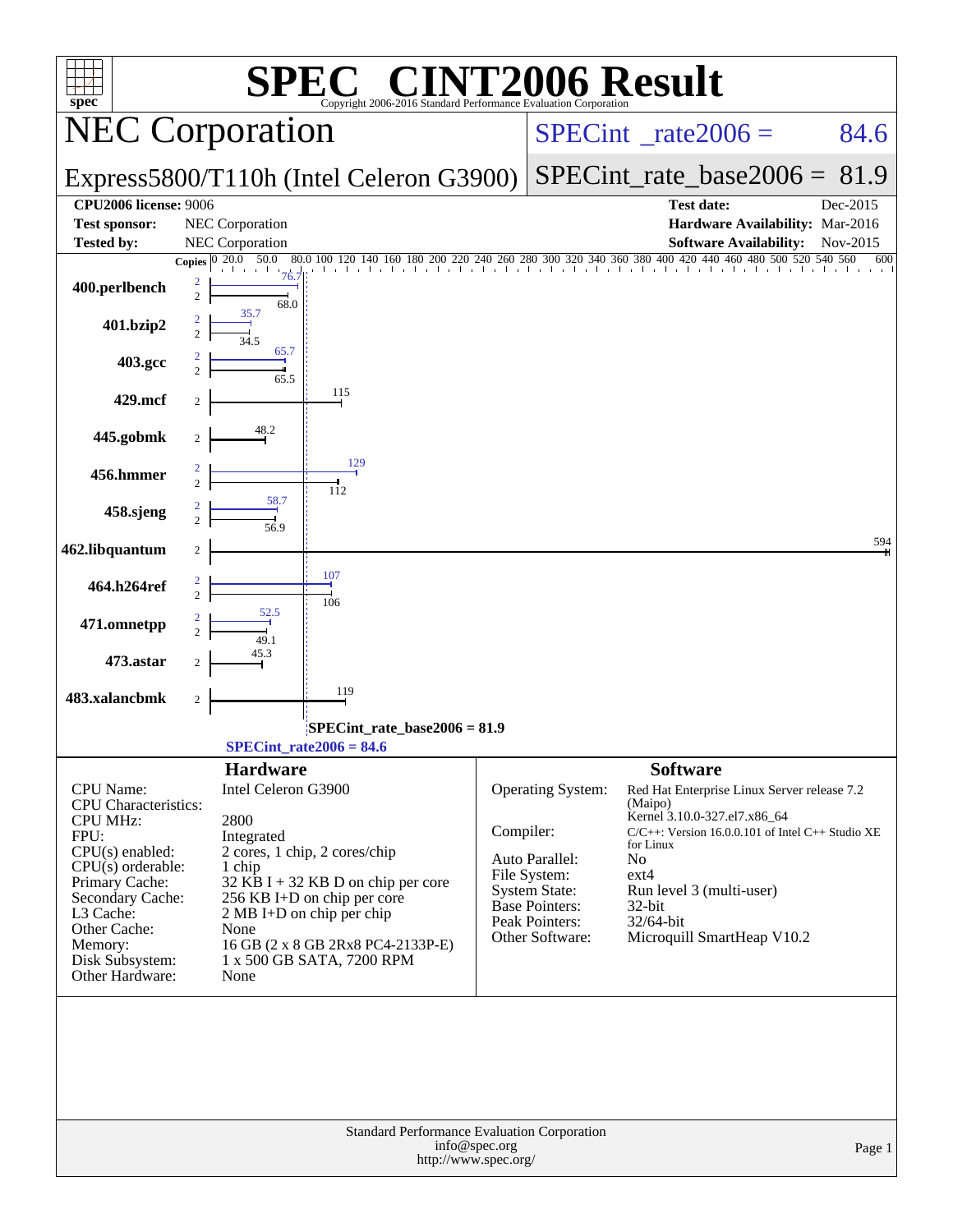

# NEC Corporation

#### SPECint rate $2006 = 84.6$

Express5800/T110h (Intel Celeron G3900)

[SPECint\\_rate\\_base2006 =](http://www.spec.org/auto/cpu2006/Docs/result-fields.html#SPECintratebase2006) 81.9

#### **[CPU2006 license:](http://www.spec.org/auto/cpu2006/Docs/result-fields.html#CPU2006license)** 9006 **[Test date:](http://www.spec.org/auto/cpu2006/Docs/result-fields.html#Testdate)** Dec-2015

**[Test sponsor:](http://www.spec.org/auto/cpu2006/Docs/result-fields.html#Testsponsor)** NEC Corporation **[Hardware Availability:](http://www.spec.org/auto/cpu2006/Docs/result-fields.html#HardwareAvailability)** Mar-2016 **[Tested by:](http://www.spec.org/auto/cpu2006/Docs/result-fields.html#Testedby)** NEC Corporation **[Software Availability:](http://www.spec.org/auto/cpu2006/Docs/result-fields.html#SoftwareAvailability)** Nov-2015

#### **[Results Table](http://www.spec.org/auto/cpu2006/Docs/result-fields.html#ResultsTable)**

|                    | <b>Base</b>    |                |       |                                                                                                          |       |                |            | <b>Peak</b>    |                |              |                |              |                |              |
|--------------------|----------------|----------------|-------|----------------------------------------------------------------------------------------------------------|-------|----------------|------------|----------------|----------------|--------------|----------------|--------------|----------------|--------------|
| <b>Benchmark</b>   | <b>Copies</b>  | <b>Seconds</b> | Ratio | <b>Seconds</b>                                                                                           | Ratio | <b>Seconds</b> | Ratio      | <b>Copies</b>  | <b>Seconds</b> | <b>Ratio</b> | <b>Seconds</b> | <b>Ratio</b> | <b>Seconds</b> | <b>Ratio</b> |
| 400.perlbench      |                | 287            | 68.0  | 287                                                                                                      | 68.0  | 287            | 68.0       |                | 255            | 76.5         | 254            | 76.9         | 255            | 76.7         |
| 401.bzip2          |                | 559            | 34.5  | 560                                                                                                      | 34.5  | 567            | 34.1       |                | 542            | 35.6         | 540            | 35.7         | 541            | 35.7         |
| $403.\mathrm{gcc}$ | $\mathfrak{D}$ | 252            | 63.9  | 245                                                                                                      | 65.7  | 246            | 65.5       | $\overline{2}$ | 244            | 65.9         | 245            | 65.7         | 246            | 65.5         |
| $429$ .mcf         |                | 159            | 115   | 158                                                                                                      | 115   | 159            | 115        | ◠              | 159            | 115          | 158            | 115          | 159            | 115          |
| $445$ .gobmk       |                | 435            | 48.2  | 434                                                                                                      | 48.3  | 435            | 48.2       |                | 435            | 48.2         | 434            | 48.3         | 435            | 48.2         |
| 456.hmmer          |                | 166            | 113   | 168                                                                                                      | 111   | 167            | <b>112</b> | $\overline{2}$ | 146            | 128          | 145            | 129          | 145            | 129          |
| $458$ .sjeng       | 2              | 425            | 56.9  | 425                                                                                                      | 56.9  | 425            | 56.9       | C              | 412            | 58.7         | 412            | 58.8         | 412            | 58.7         |
| 462.libquantum     |                | 69.4           | 597   | 69.7                                                                                                     | 594   | 69.9           | 593        |                | 69.4           | 597          | 69.7           | 594          | 69.9           | 593          |
| 464.h264ref        |                | 416            | 106   | 416                                                                                                      | 106   | 416            | 106        |                | 415            | 107          | 415            | 107          | 418            | 106          |
| 471.omnetpp        |                | 254            | 49.2  | 255                                                                                                      | 49.1  | 255            | 49.0       |                | 238            | 52.4         | 238            | 52.5         | 238            | 52.6         |
| 473.astar          | ↑              | 311            | 45.2  | 310                                                                                                      | 45.3  | 309            | 45.4       | $\overline{ }$ | 311            | 45.2         | 310            | 45.3         | 309            | 45.4         |
| 483.xalancbmk      | 2              | 116            | 119   | 117                                                                                                      | 118   | 116            | 119        | $\mathfrak{D}$ | <b>116</b>     | <u>119</u>   | 117            | 118          | 116            | 119          |
|                    |                |                |       | Results appear in the order in which they were run. Bold underlined text indicates a median measurement. |       |                |            |                |                |              |                |              |                |              |

#### **[Submit Notes](http://www.spec.org/auto/cpu2006/Docs/result-fields.html#SubmitNotes)**

 The taskset mechanism was used to bind copies to processors. The config file option 'submit' was used to generate taskset commands to bind each copy to a specific processor. For details, please see the config file.

#### **[Operating System Notes](http://www.spec.org/auto/cpu2006/Docs/result-fields.html#OperatingSystemNotes)**

Stack size set to unlimited using "ulimit -s unlimited"

#### **[Platform Notes](http://www.spec.org/auto/cpu2006/Docs/result-fields.html#PlatformNotes)**

 BIOS Settings: Power Management Policy: Custom Energy Performance: Performance

#### **[General Notes](http://www.spec.org/auto/cpu2006/Docs/result-fields.html#GeneralNotes)**

Environment variables set by runspec before the start of the run: LD\_LIBRARY\_PATH = "/home/cpu2006/libs/32:/home/cpu2006/libs/64:/home/cpu2006/sh"

 Binaries compiled on a system with 1x Intel Core i5-4670K CPU + 32GB memory using RedHat EL 7.1 Transparent Huge Pages enabled with: echo always > /sys/kernel/mm/transparent\_hugepage/enabled

> Standard Performance Evaluation Corporation [info@spec.org](mailto:info@spec.org) <http://www.spec.org/>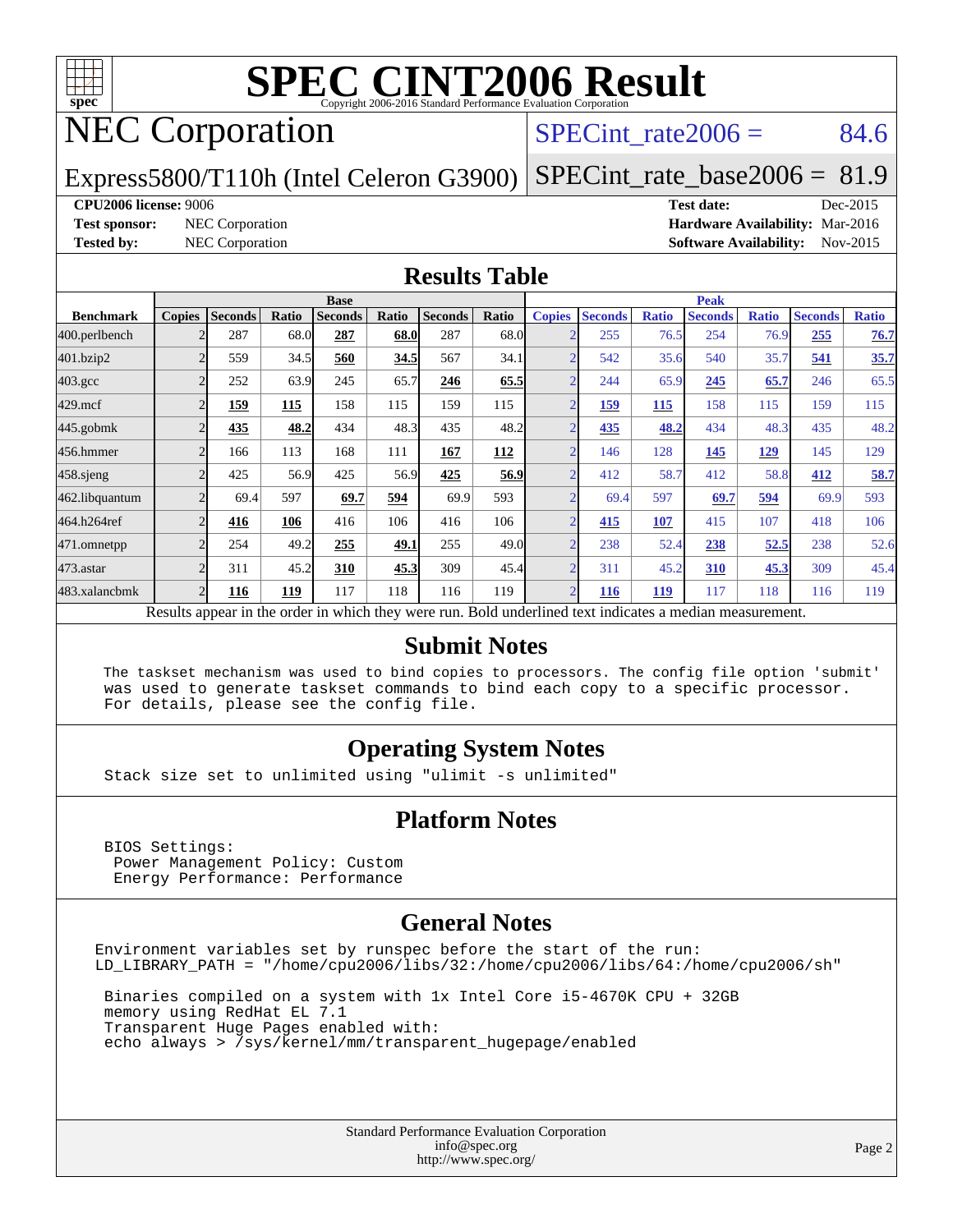

NEC Corporation

 $SPECTnt_rate2006 = 84.6$ 

Express5800/T110h (Intel Celeron G3900) [SPECint\\_rate\\_base2006 =](http://www.spec.org/auto/cpu2006/Docs/result-fields.html#SPECintratebase2006) 81.9

**[Test sponsor:](http://www.spec.org/auto/cpu2006/Docs/result-fields.html#Testsponsor)** NEC Corporation **NEC Corporation [Hardware Availability:](http://www.spec.org/auto/cpu2006/Docs/result-fields.html#HardwareAvailability)** Mar-2016

**[CPU2006 license:](http://www.spec.org/auto/cpu2006/Docs/result-fields.html#CPU2006license)** 9006 **[Test date:](http://www.spec.org/auto/cpu2006/Docs/result-fields.html#Testdate)** Dec-2015 **[Tested by:](http://www.spec.org/auto/cpu2006/Docs/result-fields.html#Testedby)** NEC Corporation **[Software Availability:](http://www.spec.org/auto/cpu2006/Docs/result-fields.html#SoftwareAvailability)** Nov-2015

### **[Base Compiler Invocation](http://www.spec.org/auto/cpu2006/Docs/result-fields.html#BaseCompilerInvocation)**

[C benchmarks](http://www.spec.org/auto/cpu2006/Docs/result-fields.html#Cbenchmarks):

[icc -m32 -L/opt/intel/compilers\\_and\\_libraries\\_2016/linux/compiler/lib/ia32\\_lin](http://www.spec.org/cpu2006/results/res2016q1/cpu2006-20160125-38840.flags.html#user_CCbase_intel_icc_e10256ba5924b668798078a321b0cb3f)

#### [C++ benchmarks:](http://www.spec.org/auto/cpu2006/Docs/result-fields.html#CXXbenchmarks)

[icpc -m32 -L/opt/intel/compilers\\_and\\_libraries\\_2016/linux/compiler/lib/ia32\\_lin](http://www.spec.org/cpu2006/results/res2016q1/cpu2006-20160125-38840.flags.html#user_CXXbase_intel_icpc_b4f50a394bdb4597aa5879c16bc3f5c5)

## **[Base Portability Flags](http://www.spec.org/auto/cpu2006/Docs/result-fields.html#BasePortabilityFlags)**

 400.perlbench: [-D\\_FILE\\_OFFSET\\_BITS=64](http://www.spec.org/cpu2006/results/res2016q1/cpu2006-20160125-38840.flags.html#user_basePORTABILITY400_perlbench_file_offset_bits_64_438cf9856305ebd76870a2c6dc2689ab) [-DSPEC\\_CPU\\_LINUX\\_IA32](http://www.spec.org/cpu2006/results/res2016q1/cpu2006-20160125-38840.flags.html#b400.perlbench_baseCPORTABILITY_DSPEC_CPU_LINUX_IA32) 401.bzip2: [-D\\_FILE\\_OFFSET\\_BITS=64](http://www.spec.org/cpu2006/results/res2016q1/cpu2006-20160125-38840.flags.html#user_basePORTABILITY401_bzip2_file_offset_bits_64_438cf9856305ebd76870a2c6dc2689ab) 403.gcc: [-D\\_FILE\\_OFFSET\\_BITS=64](http://www.spec.org/cpu2006/results/res2016q1/cpu2006-20160125-38840.flags.html#user_basePORTABILITY403_gcc_file_offset_bits_64_438cf9856305ebd76870a2c6dc2689ab) 429.mcf: [-D\\_FILE\\_OFFSET\\_BITS=64](http://www.spec.org/cpu2006/results/res2016q1/cpu2006-20160125-38840.flags.html#user_basePORTABILITY429_mcf_file_offset_bits_64_438cf9856305ebd76870a2c6dc2689ab) 445.gobmk: [-D\\_FILE\\_OFFSET\\_BITS=64](http://www.spec.org/cpu2006/results/res2016q1/cpu2006-20160125-38840.flags.html#user_basePORTABILITY445_gobmk_file_offset_bits_64_438cf9856305ebd76870a2c6dc2689ab) 456.hmmer: [-D\\_FILE\\_OFFSET\\_BITS=64](http://www.spec.org/cpu2006/results/res2016q1/cpu2006-20160125-38840.flags.html#user_basePORTABILITY456_hmmer_file_offset_bits_64_438cf9856305ebd76870a2c6dc2689ab) 458.sjeng: [-D\\_FILE\\_OFFSET\\_BITS=64](http://www.spec.org/cpu2006/results/res2016q1/cpu2006-20160125-38840.flags.html#user_basePORTABILITY458_sjeng_file_offset_bits_64_438cf9856305ebd76870a2c6dc2689ab) 462.libquantum: [-D\\_FILE\\_OFFSET\\_BITS=64](http://www.spec.org/cpu2006/results/res2016q1/cpu2006-20160125-38840.flags.html#user_basePORTABILITY462_libquantum_file_offset_bits_64_438cf9856305ebd76870a2c6dc2689ab) [-DSPEC\\_CPU\\_LINUX](http://www.spec.org/cpu2006/results/res2016q1/cpu2006-20160125-38840.flags.html#b462.libquantum_baseCPORTABILITY_DSPEC_CPU_LINUX) 464.h264ref: [-D\\_FILE\\_OFFSET\\_BITS=64](http://www.spec.org/cpu2006/results/res2016q1/cpu2006-20160125-38840.flags.html#user_basePORTABILITY464_h264ref_file_offset_bits_64_438cf9856305ebd76870a2c6dc2689ab) 471.omnetpp: [-D\\_FILE\\_OFFSET\\_BITS=64](http://www.spec.org/cpu2006/results/res2016q1/cpu2006-20160125-38840.flags.html#user_basePORTABILITY471_omnetpp_file_offset_bits_64_438cf9856305ebd76870a2c6dc2689ab) 473.astar: [-D\\_FILE\\_OFFSET\\_BITS=64](http://www.spec.org/cpu2006/results/res2016q1/cpu2006-20160125-38840.flags.html#user_basePORTABILITY473_astar_file_offset_bits_64_438cf9856305ebd76870a2c6dc2689ab) 483.xalancbmk: [-D\\_FILE\\_OFFSET\\_BITS=64](http://www.spec.org/cpu2006/results/res2016q1/cpu2006-20160125-38840.flags.html#user_basePORTABILITY483_xalancbmk_file_offset_bits_64_438cf9856305ebd76870a2c6dc2689ab) [-DSPEC\\_CPU\\_LINUX](http://www.spec.org/cpu2006/results/res2016q1/cpu2006-20160125-38840.flags.html#b483.xalancbmk_baseCXXPORTABILITY_DSPEC_CPU_LINUX)

## **[Base Optimization Flags](http://www.spec.org/auto/cpu2006/Docs/result-fields.html#BaseOptimizationFlags)**

[C benchmarks](http://www.spec.org/auto/cpu2006/Docs/result-fields.html#Cbenchmarks):

[-xSSE4.2](http://www.spec.org/cpu2006/results/res2016q1/cpu2006-20160125-38840.flags.html#user_CCbase_f-xSSE42_f91528193cf0b216347adb8b939d4107) [-ipo](http://www.spec.org/cpu2006/results/res2016q1/cpu2006-20160125-38840.flags.html#user_CCbase_f-ipo) [-O3](http://www.spec.org/cpu2006/results/res2016q1/cpu2006-20160125-38840.flags.html#user_CCbase_f-O3) [-no-prec-div](http://www.spec.org/cpu2006/results/res2016q1/cpu2006-20160125-38840.flags.html#user_CCbase_f-no-prec-div) [-opt-prefetch](http://www.spec.org/cpu2006/results/res2016q1/cpu2006-20160125-38840.flags.html#user_CCbase_f-opt-prefetch) [-opt-mem-layout-trans=3](http://www.spec.org/cpu2006/results/res2016q1/cpu2006-20160125-38840.flags.html#user_CCbase_f-opt-mem-layout-trans_a7b82ad4bd7abf52556d4961a2ae94d5)

[C++ benchmarks:](http://www.spec.org/auto/cpu2006/Docs/result-fields.html#CXXbenchmarks)

[-xSSE4.2](http://www.spec.org/cpu2006/results/res2016q1/cpu2006-20160125-38840.flags.html#user_CXXbase_f-xSSE42_f91528193cf0b216347adb8b939d4107) [-ipo](http://www.spec.org/cpu2006/results/res2016q1/cpu2006-20160125-38840.flags.html#user_CXXbase_f-ipo) [-O3](http://www.spec.org/cpu2006/results/res2016q1/cpu2006-20160125-38840.flags.html#user_CXXbase_f-O3) [-no-prec-div](http://www.spec.org/cpu2006/results/res2016q1/cpu2006-20160125-38840.flags.html#user_CXXbase_f-no-prec-div) [-opt-prefetch](http://www.spec.org/cpu2006/results/res2016q1/cpu2006-20160125-38840.flags.html#user_CXXbase_f-opt-prefetch) [-opt-mem-layout-trans=3](http://www.spec.org/cpu2006/results/res2016q1/cpu2006-20160125-38840.flags.html#user_CXXbase_f-opt-mem-layout-trans_a7b82ad4bd7abf52556d4961a2ae94d5) [-Wl,-z,muldefs](http://www.spec.org/cpu2006/results/res2016q1/cpu2006-20160125-38840.flags.html#user_CXXbase_link_force_multiple1_74079c344b956b9658436fd1b6dd3a8a) [-L/sh -lsmartheap](http://www.spec.org/cpu2006/results/res2016q1/cpu2006-20160125-38840.flags.html#user_CXXbase_SmartHeap_32f6c82aa1ed9c52345d30cf6e4a0499)

## **[Base Other Flags](http://www.spec.org/auto/cpu2006/Docs/result-fields.html#BaseOtherFlags)**

[C benchmarks](http://www.spec.org/auto/cpu2006/Docs/result-fields.html#Cbenchmarks):

403.gcc: [-Dalloca=\\_alloca](http://www.spec.org/cpu2006/results/res2016q1/cpu2006-20160125-38840.flags.html#b403.gcc_baseEXTRA_CFLAGS_Dalloca_be3056838c12de2578596ca5467af7f3)

## **[Peak Compiler Invocation](http://www.spec.org/auto/cpu2006/Docs/result-fields.html#PeakCompilerInvocation)**

[C benchmarks \(except as noted below\)](http://www.spec.org/auto/cpu2006/Docs/result-fields.html#Cbenchmarksexceptasnotedbelow):

[icc -m32 -L/opt/intel/compilers\\_and\\_libraries\\_2016/linux/compiler/lib/ia32\\_lin](http://www.spec.org/cpu2006/results/res2016q1/cpu2006-20160125-38840.flags.html#user_CCpeak_intel_icc_e10256ba5924b668798078a321b0cb3f)

Continued on next page

Standard Performance Evaluation Corporation [info@spec.org](mailto:info@spec.org) <http://www.spec.org/>

Page 3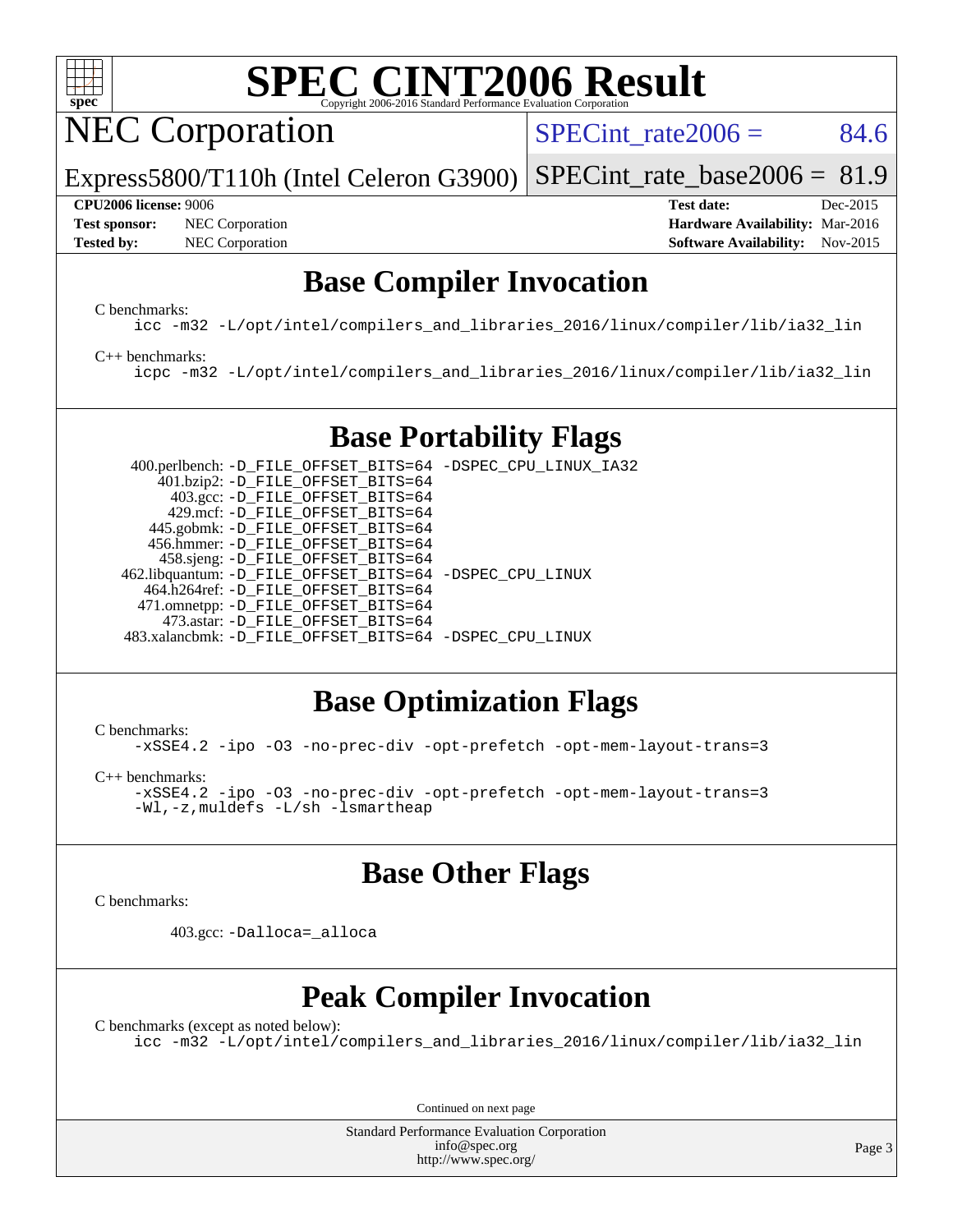

**NEC Corporation** 

SPECint rate $2006 = 84.6$ 

Express5800/T110h (Intel Celeron G3900) [SPECint\\_rate\\_base2006 =](http://www.spec.org/auto/cpu2006/Docs/result-fields.html#SPECintratebase2006) 81.9

**[Tested by:](http://www.spec.org/auto/cpu2006/Docs/result-fields.html#Testedby)** NEC Corporation **[Software Availability:](http://www.spec.org/auto/cpu2006/Docs/result-fields.html#SoftwareAvailability)** Nov-2015

**[CPU2006 license:](http://www.spec.org/auto/cpu2006/Docs/result-fields.html#CPU2006license)** 9006 **[Test date:](http://www.spec.org/auto/cpu2006/Docs/result-fields.html#Testdate)** Dec-2015 **[Test sponsor:](http://www.spec.org/auto/cpu2006/Docs/result-fields.html#Testsponsor)** NEC Corporation **NEC Corporation [Hardware Availability:](http://www.spec.org/auto/cpu2006/Docs/result-fields.html#HardwareAvailability)** Mar-2016

# **[Peak Compiler Invocation \(Continued\)](http://www.spec.org/auto/cpu2006/Docs/result-fields.html#PeakCompilerInvocation)**

400.perlbench: [icc -m64](http://www.spec.org/cpu2006/results/res2016q1/cpu2006-20160125-38840.flags.html#user_peakCCLD400_perlbench_intel_icc_64bit_bda6cc9af1fdbb0edc3795bac97ada53)

401.bzip2: [icc -m64](http://www.spec.org/cpu2006/results/res2016q1/cpu2006-20160125-38840.flags.html#user_peakCCLD401_bzip2_intel_icc_64bit_bda6cc9af1fdbb0edc3795bac97ada53)

456.hmmer: [icc -m64](http://www.spec.org/cpu2006/results/res2016q1/cpu2006-20160125-38840.flags.html#user_peakCCLD456_hmmer_intel_icc_64bit_bda6cc9af1fdbb0edc3795bac97ada53)

458.sjeng: [icc -m64](http://www.spec.org/cpu2006/results/res2016q1/cpu2006-20160125-38840.flags.html#user_peakCCLD458_sjeng_intel_icc_64bit_bda6cc9af1fdbb0edc3795bac97ada53)

[C++ benchmarks:](http://www.spec.org/auto/cpu2006/Docs/result-fields.html#CXXbenchmarks)

[icpc -m32 -L/opt/intel/compilers\\_and\\_libraries\\_2016/linux/compiler/lib/ia32\\_lin](http://www.spec.org/cpu2006/results/res2016q1/cpu2006-20160125-38840.flags.html#user_CXXpeak_intel_icpc_b4f50a394bdb4597aa5879c16bc3f5c5)

### **[Peak Portability Flags](http://www.spec.org/auto/cpu2006/Docs/result-fields.html#PeakPortabilityFlags)**

 400.perlbench: [-D\\_FILE\\_OFFSET\\_BITS=64](http://www.spec.org/cpu2006/results/res2016q1/cpu2006-20160125-38840.flags.html#user_peakPORTABILITY400_perlbench_file_offset_bits_64_438cf9856305ebd76870a2c6dc2689ab) [-DSPEC\\_CPU\\_LP64](http://www.spec.org/cpu2006/results/res2016q1/cpu2006-20160125-38840.flags.html#b400.perlbench_peakCPORTABILITY_DSPEC_CPU_LP64) [-DSPEC\\_CPU\\_LINUX\\_X64](http://www.spec.org/cpu2006/results/res2016q1/cpu2006-20160125-38840.flags.html#b400.perlbench_peakCPORTABILITY_DSPEC_CPU_LINUX_X64) 401.bzip2: [-D\\_FILE\\_OFFSET\\_BITS=64](http://www.spec.org/cpu2006/results/res2016q1/cpu2006-20160125-38840.flags.html#user_peakPORTABILITY401_bzip2_file_offset_bits_64_438cf9856305ebd76870a2c6dc2689ab) [-DSPEC\\_CPU\\_LP64](http://www.spec.org/cpu2006/results/res2016q1/cpu2006-20160125-38840.flags.html#suite_peakCPORTABILITY401_bzip2_DSPEC_CPU_LP64) 403.gcc: [-D\\_FILE\\_OFFSET\\_BITS=64](http://www.spec.org/cpu2006/results/res2016q1/cpu2006-20160125-38840.flags.html#user_peakPORTABILITY403_gcc_file_offset_bits_64_438cf9856305ebd76870a2c6dc2689ab) 429.mcf: [-D\\_FILE\\_OFFSET\\_BITS=64](http://www.spec.org/cpu2006/results/res2016q1/cpu2006-20160125-38840.flags.html#user_peakPORTABILITY429_mcf_file_offset_bits_64_438cf9856305ebd76870a2c6dc2689ab) 445.gobmk: [-D\\_FILE\\_OFFSET\\_BITS=64](http://www.spec.org/cpu2006/results/res2016q1/cpu2006-20160125-38840.flags.html#user_peakPORTABILITY445_gobmk_file_offset_bits_64_438cf9856305ebd76870a2c6dc2689ab) 456.hmmer: [-D\\_FILE\\_OFFSET\\_BITS=64](http://www.spec.org/cpu2006/results/res2016q1/cpu2006-20160125-38840.flags.html#user_peakPORTABILITY456_hmmer_file_offset_bits_64_438cf9856305ebd76870a2c6dc2689ab) [-DSPEC\\_CPU\\_LP64](http://www.spec.org/cpu2006/results/res2016q1/cpu2006-20160125-38840.flags.html#suite_peakCPORTABILITY456_hmmer_DSPEC_CPU_LP64) 458.sjeng: [-D\\_FILE\\_OFFSET\\_BITS=64](http://www.spec.org/cpu2006/results/res2016q1/cpu2006-20160125-38840.flags.html#user_peakPORTABILITY458_sjeng_file_offset_bits_64_438cf9856305ebd76870a2c6dc2689ab) [-DSPEC\\_CPU\\_LP64](http://www.spec.org/cpu2006/results/res2016q1/cpu2006-20160125-38840.flags.html#suite_peakCPORTABILITY458_sjeng_DSPEC_CPU_LP64) 462.libquantum: [-D\\_FILE\\_OFFSET\\_BITS=64](http://www.spec.org/cpu2006/results/res2016q1/cpu2006-20160125-38840.flags.html#user_peakPORTABILITY462_libquantum_file_offset_bits_64_438cf9856305ebd76870a2c6dc2689ab) [-DSPEC\\_CPU\\_LINUX](http://www.spec.org/cpu2006/results/res2016q1/cpu2006-20160125-38840.flags.html#b462.libquantum_peakCPORTABILITY_DSPEC_CPU_LINUX) 464.h264ref: [-D\\_FILE\\_OFFSET\\_BITS=64](http://www.spec.org/cpu2006/results/res2016q1/cpu2006-20160125-38840.flags.html#user_peakPORTABILITY464_h264ref_file_offset_bits_64_438cf9856305ebd76870a2c6dc2689ab) 471.omnetpp: [-D\\_FILE\\_OFFSET\\_BITS=64](http://www.spec.org/cpu2006/results/res2016q1/cpu2006-20160125-38840.flags.html#user_peakPORTABILITY471_omnetpp_file_offset_bits_64_438cf9856305ebd76870a2c6dc2689ab) 473.astar: [-D\\_FILE\\_OFFSET\\_BITS=64](http://www.spec.org/cpu2006/results/res2016q1/cpu2006-20160125-38840.flags.html#user_peakPORTABILITY473_astar_file_offset_bits_64_438cf9856305ebd76870a2c6dc2689ab) 483.xalancbmk: [-D\\_FILE\\_OFFSET\\_BITS=64](http://www.spec.org/cpu2006/results/res2016q1/cpu2006-20160125-38840.flags.html#user_peakPORTABILITY483_xalancbmk_file_offset_bits_64_438cf9856305ebd76870a2c6dc2689ab) [-DSPEC\\_CPU\\_LINUX](http://www.spec.org/cpu2006/results/res2016q1/cpu2006-20160125-38840.flags.html#b483.xalancbmk_peakCXXPORTABILITY_DSPEC_CPU_LINUX)

# **[Peak Optimization Flags](http://www.spec.org/auto/cpu2006/Docs/result-fields.html#PeakOptimizationFlags)**

[C benchmarks](http://www.spec.org/auto/cpu2006/Docs/result-fields.html#Cbenchmarks):

 400.perlbench: [-xSSE4.2](http://www.spec.org/cpu2006/results/res2016q1/cpu2006-20160125-38840.flags.html#user_peakPASS2_CFLAGSPASS2_LDCFLAGS400_perlbench_f-xSSE42_f91528193cf0b216347adb8b939d4107)(pass 2) [-prof-gen:threadsafe](http://www.spec.org/cpu2006/results/res2016q1/cpu2006-20160125-38840.flags.html#user_peakPASS1_CFLAGSPASS1_LDCFLAGS400_perlbench_prof_gen_21a26eb79f378b550acd7bec9fe4467a)(pass 1) [-ipo](http://www.spec.org/cpu2006/results/res2016q1/cpu2006-20160125-38840.flags.html#user_peakPASS2_CFLAGSPASS2_LDCFLAGS400_perlbench_f-ipo)(pass 2)  $-$ O3(pass 2)  $-$ no-prec-div(pass 2)  $-$ par-num-threads=1(pass 1) [-prof-use](http://www.spec.org/cpu2006/results/res2016q1/cpu2006-20160125-38840.flags.html#user_peakPASS2_CFLAGSPASS2_LDCFLAGS400_perlbench_prof_use_bccf7792157ff70d64e32fe3e1250b55)(pass 2) [-auto-ilp32](http://www.spec.org/cpu2006/results/res2016q1/cpu2006-20160125-38840.flags.html#user_peakCOPTIMIZE400_perlbench_f-auto-ilp32)

 401.bzip2: [-xSSE4.2](http://www.spec.org/cpu2006/results/res2016q1/cpu2006-20160125-38840.flags.html#user_peakPASS2_CFLAGSPASS2_LDCFLAGS401_bzip2_f-xSSE42_f91528193cf0b216347adb8b939d4107)(pass 2) [-prof-gen:threadsafe](http://www.spec.org/cpu2006/results/res2016q1/cpu2006-20160125-38840.flags.html#user_peakPASS1_CFLAGSPASS1_LDCFLAGS401_bzip2_prof_gen_21a26eb79f378b550acd7bec9fe4467a)(pass 1) [-ipo](http://www.spec.org/cpu2006/results/res2016q1/cpu2006-20160125-38840.flags.html#user_peakPASS2_CFLAGSPASS2_LDCFLAGS401_bzip2_f-ipo)(pass 2)  $-03$ (pass 2)  $-$ no-prec-div(pass 2) [-par-num-threads=1](http://www.spec.org/cpu2006/results/res2016q1/cpu2006-20160125-38840.flags.html#user_peakPASS1_CFLAGSPASS1_LDCFLAGS401_bzip2_par_num_threads_786a6ff141b4e9e90432e998842df6c2)(pass 1) [-prof-use](http://www.spec.org/cpu2006/results/res2016q1/cpu2006-20160125-38840.flags.html#user_peakPASS2_CFLAGSPASS2_LDCFLAGS401_bzip2_prof_use_bccf7792157ff70d64e32fe3e1250b55)(pass 2) [-opt-prefetch](http://www.spec.org/cpu2006/results/res2016q1/cpu2006-20160125-38840.flags.html#user_peakCOPTIMIZE401_bzip2_f-opt-prefetch) [-auto-ilp32](http://www.spec.org/cpu2006/results/res2016q1/cpu2006-20160125-38840.flags.html#user_peakCOPTIMIZE401_bzip2_f-auto-ilp32) [-ansi-alias](http://www.spec.org/cpu2006/results/res2016q1/cpu2006-20160125-38840.flags.html#user_peakCOPTIMIZE401_bzip2_f-ansi-alias)

403.gcc: [-xSSE4.2](http://www.spec.org/cpu2006/results/res2016q1/cpu2006-20160125-38840.flags.html#user_peakCOPTIMIZE403_gcc_f-xSSE42_f91528193cf0b216347adb8b939d4107) [-ipo](http://www.spec.org/cpu2006/results/res2016q1/cpu2006-20160125-38840.flags.html#user_peakCOPTIMIZE403_gcc_f-ipo) [-O3](http://www.spec.org/cpu2006/results/res2016q1/cpu2006-20160125-38840.flags.html#user_peakCOPTIMIZE403_gcc_f-O3) [-no-prec-div](http://www.spec.org/cpu2006/results/res2016q1/cpu2006-20160125-38840.flags.html#user_peakCOPTIMIZE403_gcc_f-no-prec-div)

 $429$ .mcf: basepeak = yes

445.gobmk: basepeak = yes

456.hmmer: [-xSSE4.2](http://www.spec.org/cpu2006/results/res2016q1/cpu2006-20160125-38840.flags.html#user_peakCOPTIMIZE456_hmmer_f-xSSE42_f91528193cf0b216347adb8b939d4107) [-ipo](http://www.spec.org/cpu2006/results/res2016q1/cpu2006-20160125-38840.flags.html#user_peakCOPTIMIZE456_hmmer_f-ipo) [-O3](http://www.spec.org/cpu2006/results/res2016q1/cpu2006-20160125-38840.flags.html#user_peakCOPTIMIZE456_hmmer_f-O3) [-no-prec-div](http://www.spec.org/cpu2006/results/res2016q1/cpu2006-20160125-38840.flags.html#user_peakCOPTIMIZE456_hmmer_f-no-prec-div) [-unroll2](http://www.spec.org/cpu2006/results/res2016q1/cpu2006-20160125-38840.flags.html#user_peakCOPTIMIZE456_hmmer_f-unroll_784dae83bebfb236979b41d2422d7ec2) [-auto-ilp32](http://www.spec.org/cpu2006/results/res2016q1/cpu2006-20160125-38840.flags.html#user_peakCOPTIMIZE456_hmmer_f-auto-ilp32)

Continued on next page

Standard Performance Evaluation Corporation [info@spec.org](mailto:info@spec.org) <http://www.spec.org/>